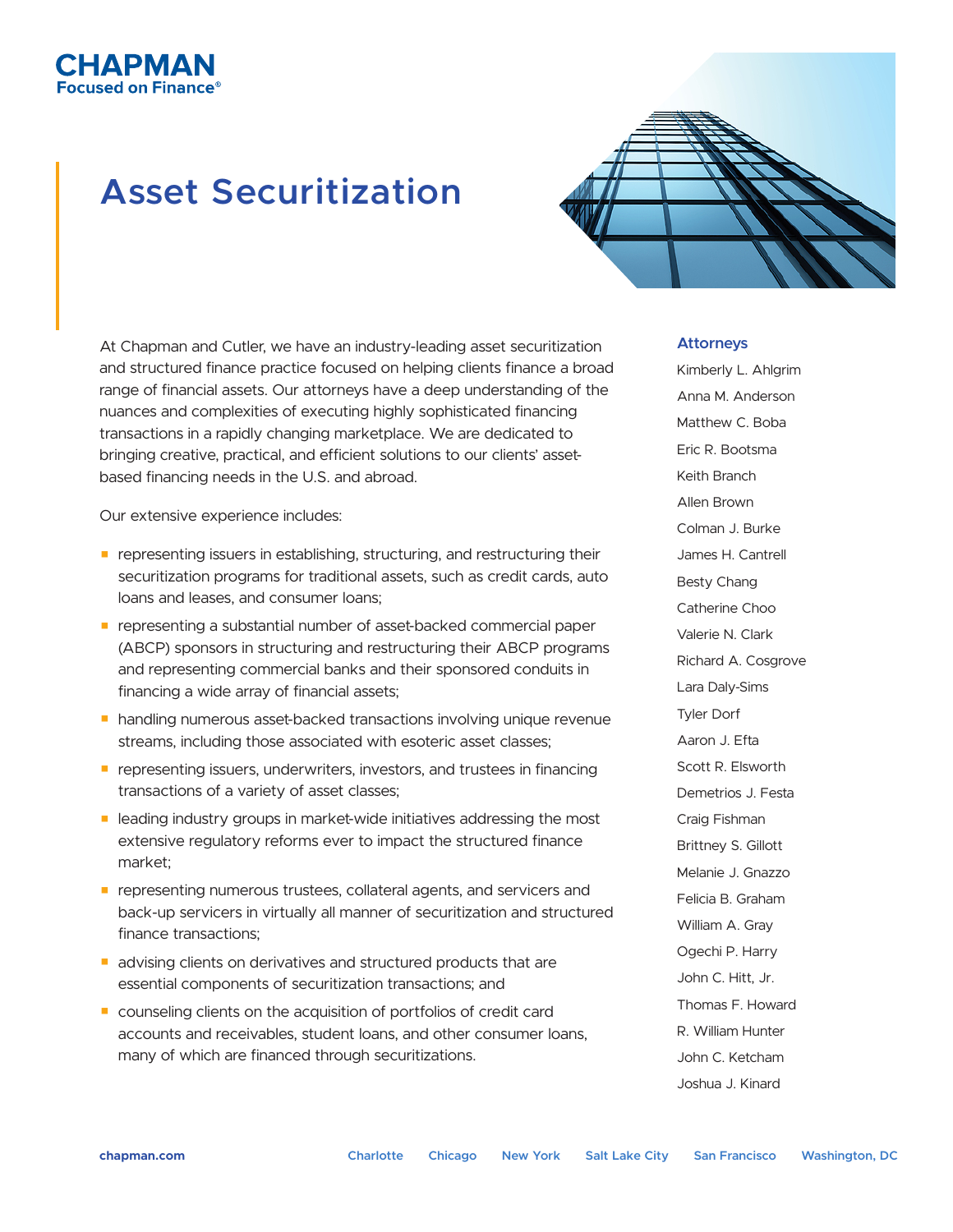

Because we are uniquely focused on finance, Chapman's securitization and structured finance attorneys complement the other practices in our firm and draw upon those other practices to deliver comprehensive service.

# **Engagements**

Canadian Consumer Loan Warehouse Financing May 2022

Restructuring of Tel Aviv Stock Exchange Traded Bonds February 1, 2021

Illinois's First C-PACE Financing September 2019

Crypto-Collateralized Loans December 2018

Marketplace Lending Facility for Solar Panels July 2018

Commercial Finance and Leasing Company Financings June 2018

# Asset Securitization Record Updates

**May 2022** The Regulation of Marketplace Lending: A Summary of the Principal **Issues** 

**November 2021** Tax-Exempt Bond Securitization

**September 13, 2021** Screening for ESG Criteria in Lending and Investment Transactions

**April 26, 2021** Bank Was True Lender on Loan to Student Loan Trust

**April 22, 2021** U.S. Commits to Cutting Carbon Emissions in Half by 2030 Gregory A. Klamrzynski Steven L Kopp Lucy Korsakov Kenneth P. Marin Christopher W. McGovern Giovanni de Merich Kellie F. Merkel Timothy P. Mohan Orion Mountainspring Cary Nadelman David Z. Nirenberg Abby Nyantakyi William C. Petraglia Rossina K. Petrova Bart Pisella Patrick B. Quill Margaret M. Seurynck Daniel R. Swanson David Sykes Simone Tatsch Marilynn Tham R. Bradley Vollkommer Imran Yassin Samuel S. Yoo

#### **Staff**

Zachary T. Hanusek Soren W. Schwartz Nancy Zarazua

#### **Areas Of Concentration**

Asset-Backed Securities Collateralized Loan Obligations and Collateralized Debt Obligations

Commercial Paper and Bank-Financed Transactions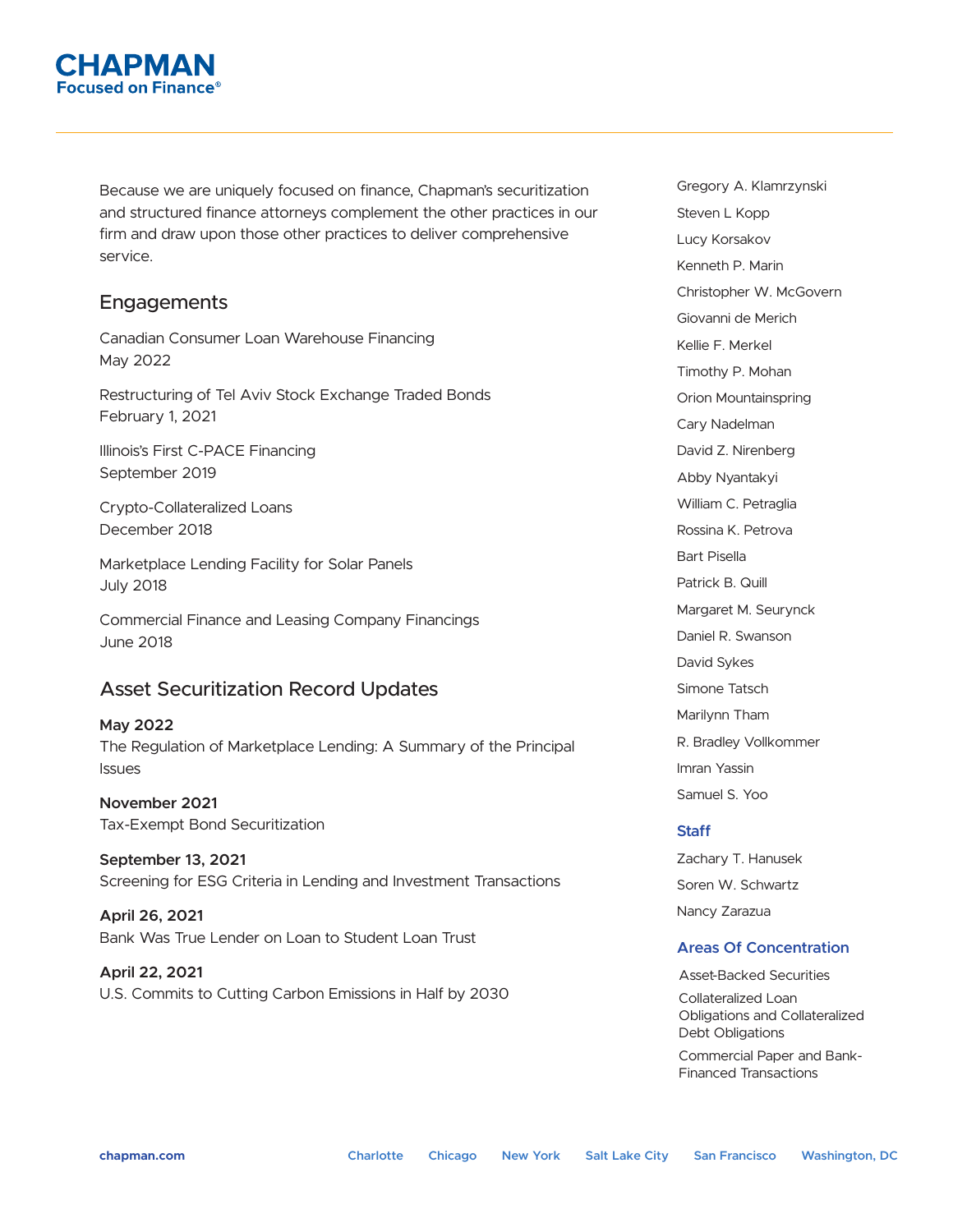

**April 20, 2021** Loan Associations Publish Social Loan Principles

**April 14, 2021** Two Court Actions with Implications for Marketplace Lenders

**March 25, 2021** SEC Poised to Take Action on ESG and Climate Change Issues

**March 2, 2021** ESG Investing to Continue Growth in 2021 under Biden Administration

**September 28, 2020** Madden-Based Cases in New York Against Securitization Trusts Dismissed

**September 2020** OCC and FDIC Issue Final Rules on "Valid When Made"

**August 18, 2020** Colorado True Lender Litigation Settled

**July 2020** Online Lending Policy Institute: Views from the FDIC (Video)

**July 2020** Brief Summary of Selected Tax Provisions in the CARES Act

**July 2020** Impact of COVID-19 Mortgage Loan Forbearances on REMICs and Investment Trusts

**July 24, 2020** Recent Regulatory Actions Focus on Technology and Innovation

**June 2020** Online Lending Policy Institute: Views from the OCC (Video)

**June 10, 2020** Paycheck Protection Program Flexibility Act of 2020: Changes to the PPP Ahead of Its June 30 Termination Date

**June 1, 2020** OCC Issues Final Rule on "Valid When Made" Community Development and Charter School Finance

Corporate Debt Repackaging **Securities** 

Industry Advocacy and Regulatory Counsel

Mortgage-Backed Securities

Municipal Asset Securitizations

Portfolio Acquisitions and Principal Finance

Taxation

Troubled Securitizations

Trustees and Back-Up **Servicers** 

#### **Related Practices**

Fintech and Marketplace Lending

Taxation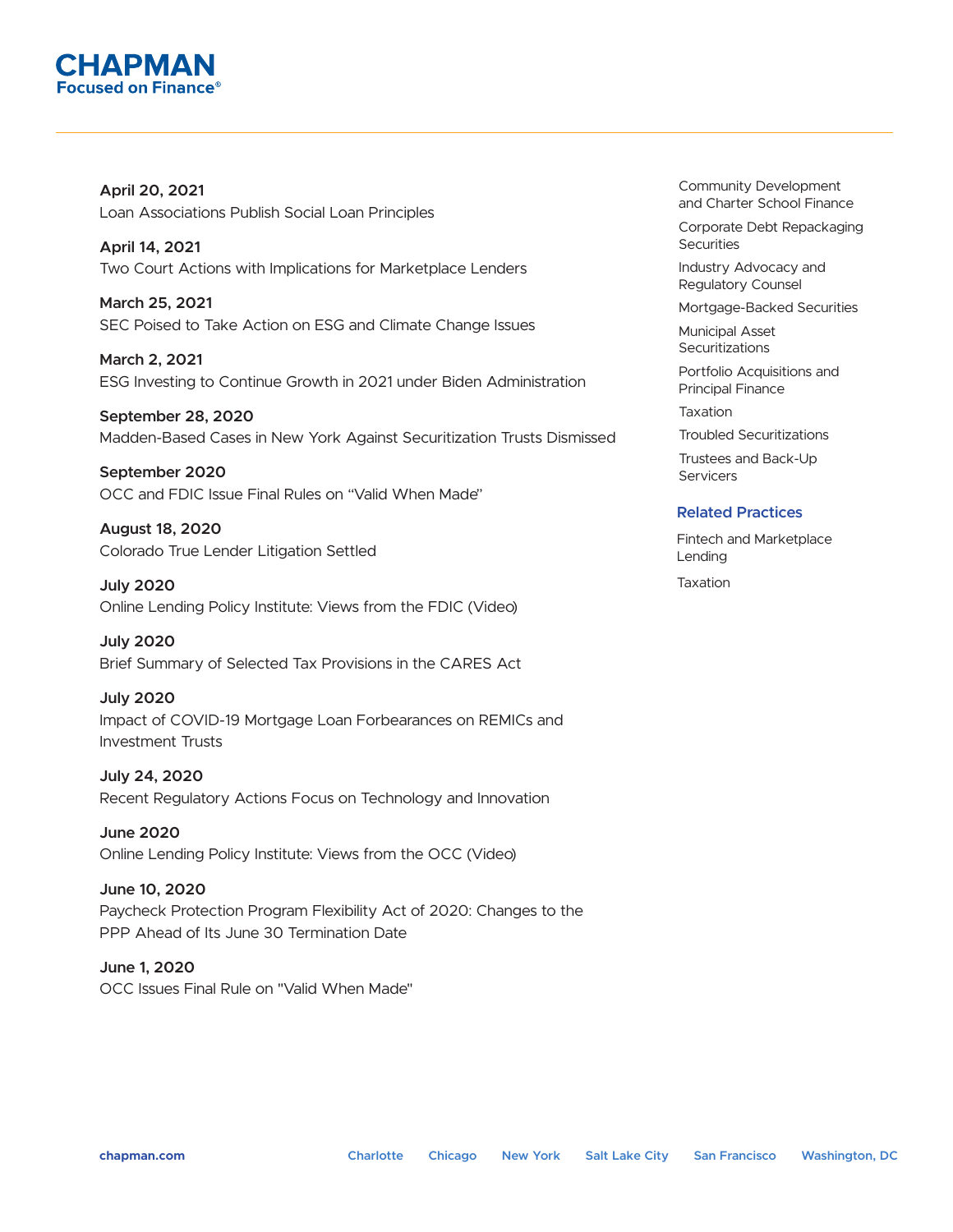

#### **May 28, 2020**

Small Business Administration: Loan Forgiveness under the Paycheck Protection Program

#### **May 7, 2020 (Updating an April 14, 2020 Client Alert)**

Updates to the Main Street Loan Facilities Offered by the Federal Reserve

#### **May 6, 2020**

Federal Banking Regulators Modify the Liquidity Coverage Ratio for Banks Participating in the Money Market Mutual Fund Liquidity Facility and the Paycheck Protection Program Liquidity Facility

# **April 22, 2020 (Updating an April 13, 2020 Client Alert)**

Questions and Answers about the Municipal Liquidity Facility Established by the Federal Reserve under the CARES Act

#### **April 16, 2020**

Impact on REMICs and Investment Trusts of COVID-19 Forbearances on Certain Mortgage Loans

#### **April 14, 2020**

Questions and Answers about the Main Street Bank Lending and Primary Market Corporate Credit Syndicated Bank Lending Facilities Established by the Federal Reserve under the CARES Act

#### **April 9, 2020**

Expanded Term Asset-Backed Loan Facility 2020

#### **April 9, 2020**

Business Tax Provisions in the CARES Act

#### **April 9, 2020**

Federal Reserve Announces Six New Funding Facilities Based on CARES Act Authorizations

#### **April 6, 2020**

Federal Reserve Bank of New York Announces April 14, 2020, Start Date for Purchases of Commercial Paper under Commercial Paper Funding Facility and Post FAQs for Program

#### **April 3, 2020**

Federal Reserve Posts FAQ and Borrowing Documents for Money Market Liquidity Facility

#### **April 2, 2020**

Federal Reserve Temporarily Removes Treasuries and Reserves from Supplementary Leverage Ratio

#### **April 1, 2020 (Updating a March 31, 2020 Client Alert)**

Small Business Administration: The Paycheck Protection Program under the CARES Act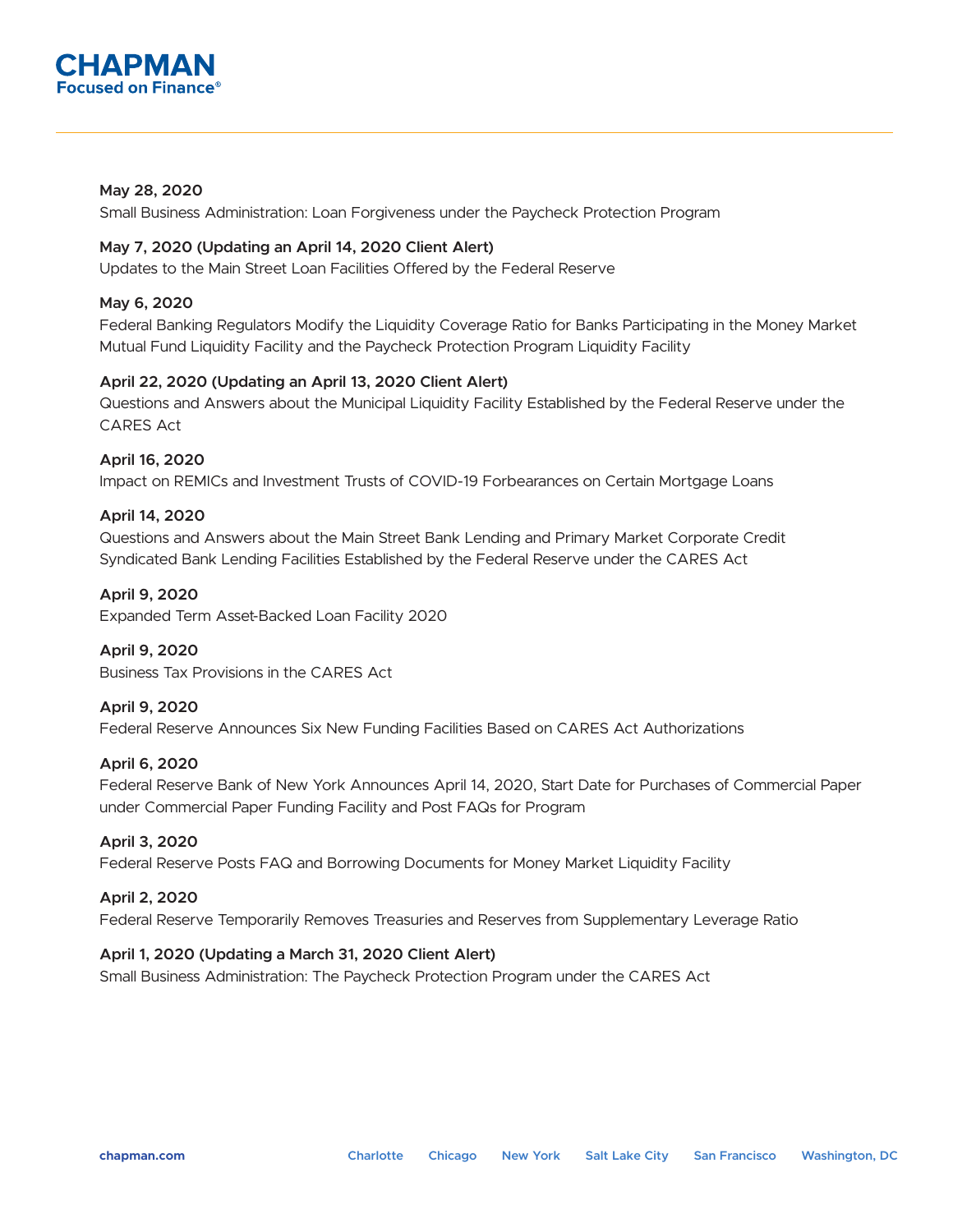

**March 31, 2020** Small Business Administration: The Paycheck Protection Program under the CARES Act

**March 30, 2020** New Financial Support Programs for Businesses, States, and Municipalities in CARES Act

**March 24, 2020** Federal Reserve Amends Money Market Fund Liquidity Facility to Include Additional Collateral

**March 24, 2020** Term Asset-Backed Loan Facility 2020

**March 24, 2020** Federal Reserve Amends Pricing, Adds Municipal Issuers, and Makes Other Changes for Recently Established Commercial Paper Funding Facility

**March 23, 2020** Federal Reserve Announces Extensive New Measures to Support the Economy

**March 20, 2020** Federal Reserve Announces Money Market Fund Liquidity Facility

**March 19, 2020** Federal Reserve Establishes Special Commercial Paper Backstop and Primary Dealer Funding Facilities

**July 16, 2019** FDIC Proposes Amendment to Securitization Safe Harbor Rule

**Spring 2019** Opportunistic Investors' Drive to Accelerate Termination of a CDO Hits a Dead End

**March 2019** Federal Banking Regulators Propose New Bank Holding Company Category System to Apply to Capital and Liquidity Requirements and to Enhanced Prudential Standards

**December 11, 2018** Colorado Ups the Ante—Sues SPV and Securitization Trusts

**November 1, 2018** Borrower Disclosures Now Required for Commercial Loans Made in California

**July 9, 2018** Impact of Federal Reserve Single Counterparty Credit Limits on Securitizations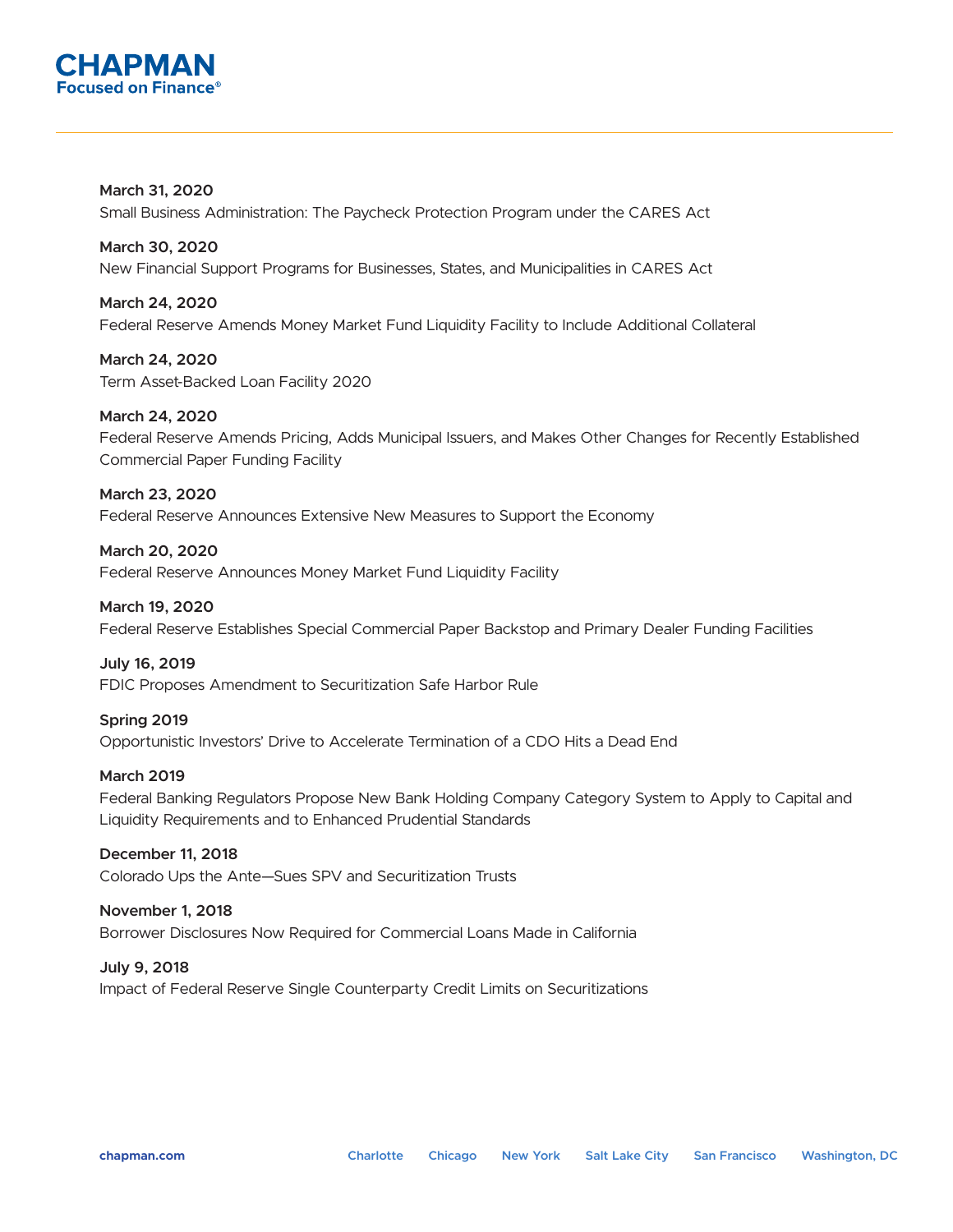

**May 23, 2018** House Passes Bank Deregulation Bill

**May 17, 2018** Basel Committee Issues Simple, Transparent and Comparable Securitisation Framework for Short-Term **Securitisations** 

**May 14, 2018** Basel Committee Issues Simple, Transparent and Comparable Securitisation Framework for Short-Term **Securitisations** 

**March 2018** Defaulted Securities: The Guide for Trustees and Bondholders

**March 2018** Impact of Tax Cuts and Jobs Act on Securitization Transactions

**February 21, 2018** New SEC Guidance on Cybersecurity Disclosure

**February 9, 2018** DC Circuit Court of Appeals Holds That Open Market CLO Managers Do Not Have to Comply With Dodd-Frank Risk Retention Requirements

**December 21, 2017** Impact of New Tax Law on Securitization Transactions

**November 3, 2017** Proposed House Tax Bill: Limits on the Deductibility of Interest

**October 6, 2017** Proposed Registered Form Regulations Change Scope and Clarify Requirements

**October 2017 (Originally Published July 27, 2017)** Basel Committee Proposes Simple, Transparent and Comparable Securitisation Framework for Short-Term **Securitisations** 

**August 2017** Desk Reference: Post-Financial Crisis Statutory and Regulatory Initiatives Affecting ABCP Conduits

**July 12, 2017** The CFPB's Final Arbitration Rule: A Deadly Blow to the Class Action Waiver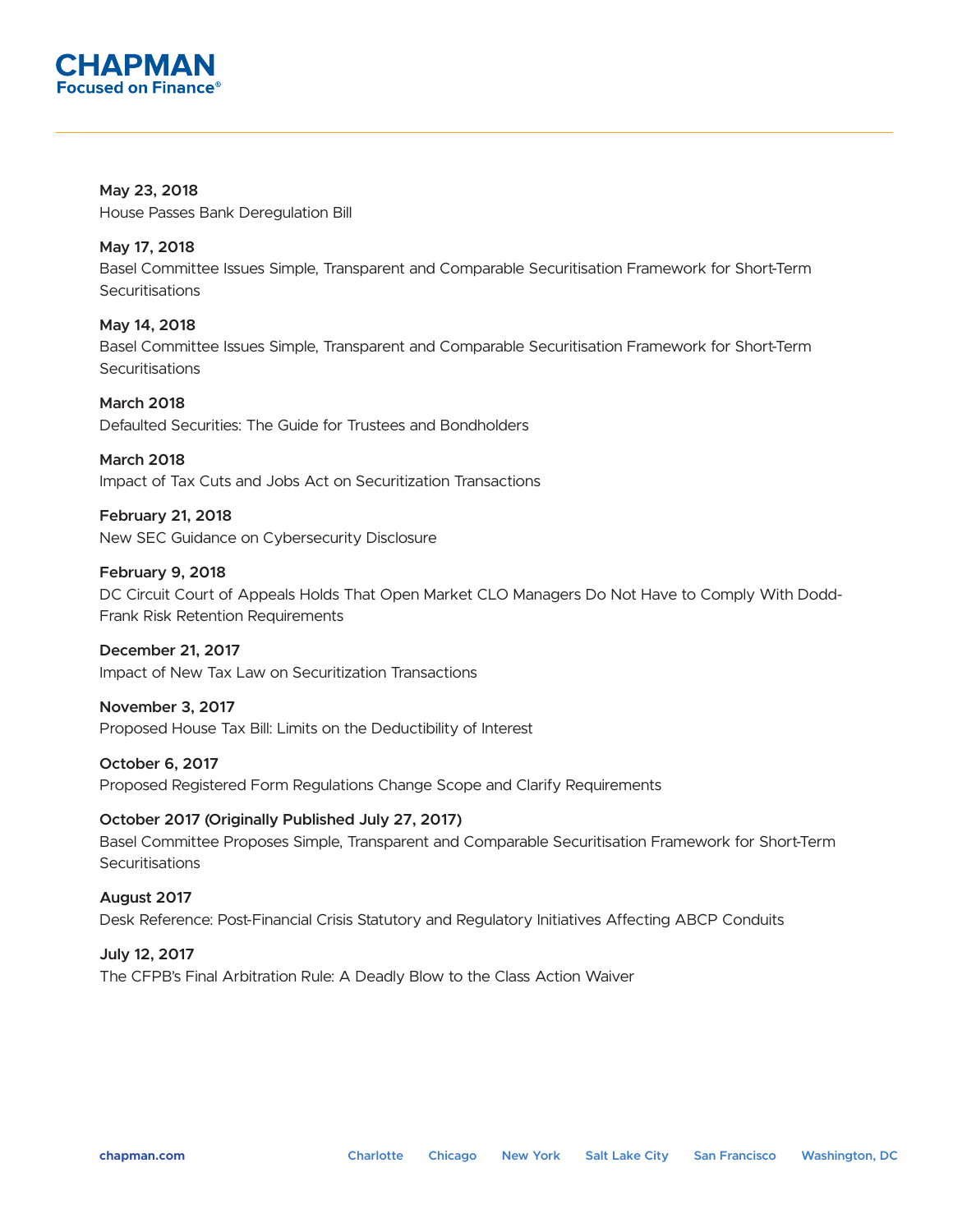

**June 14, 2017** First Treasury Report on Financial Reform — Possible Securitization Impacts

**May 2017** Southern District of New York Issues Decision on Remand in Madden

**May 2, 2017** Financial CHOICE Act 2.0 "Discussion Draft" Released by House Financial Services Committee

**February 28, 2017** Madden Remand Decision

**February 22, 2017** D.C. Circuit Court of Appeals Breathes New Life into the CFPB

#### **February/March 2017**

Financial CHOICE Act (H.R. 5983) as Guide to Possible Financial Regulatory Reform, Including "Dodd-Frank Repeal"

**December 6, 2016** OCC Will Grant Limited-Purpose Bank Charters to Fintech Companies

**July 25, 2016 (Originally Published July 22, 2016)** New Maryland Court Decision: Potential Impact on Consumer Marketplace Lenders

**May 20, 2016**

New Proposed Regulations Address Earnings Stripping and Debt-Equity Classification

#### **May 16, 2016**

U.S. Treasury Department Issues White Paper on Marketplace Lending

#### **April 22, 2016**

Potential Impact of Proposed Federal Reserve Single Counterparty Credit Limits on Securitizations

**March 21, 2016** Supreme Court Asks for Government View on Madden Appeal

**March 10, 2016** CFPB Turns Its Spotlight on Marketplace Lenders

#### **February 23, 2016**

The Next Compliance Hurdle under Regulation AB II: Annual Compliance Checks to Determine Continued Shelf Eligibility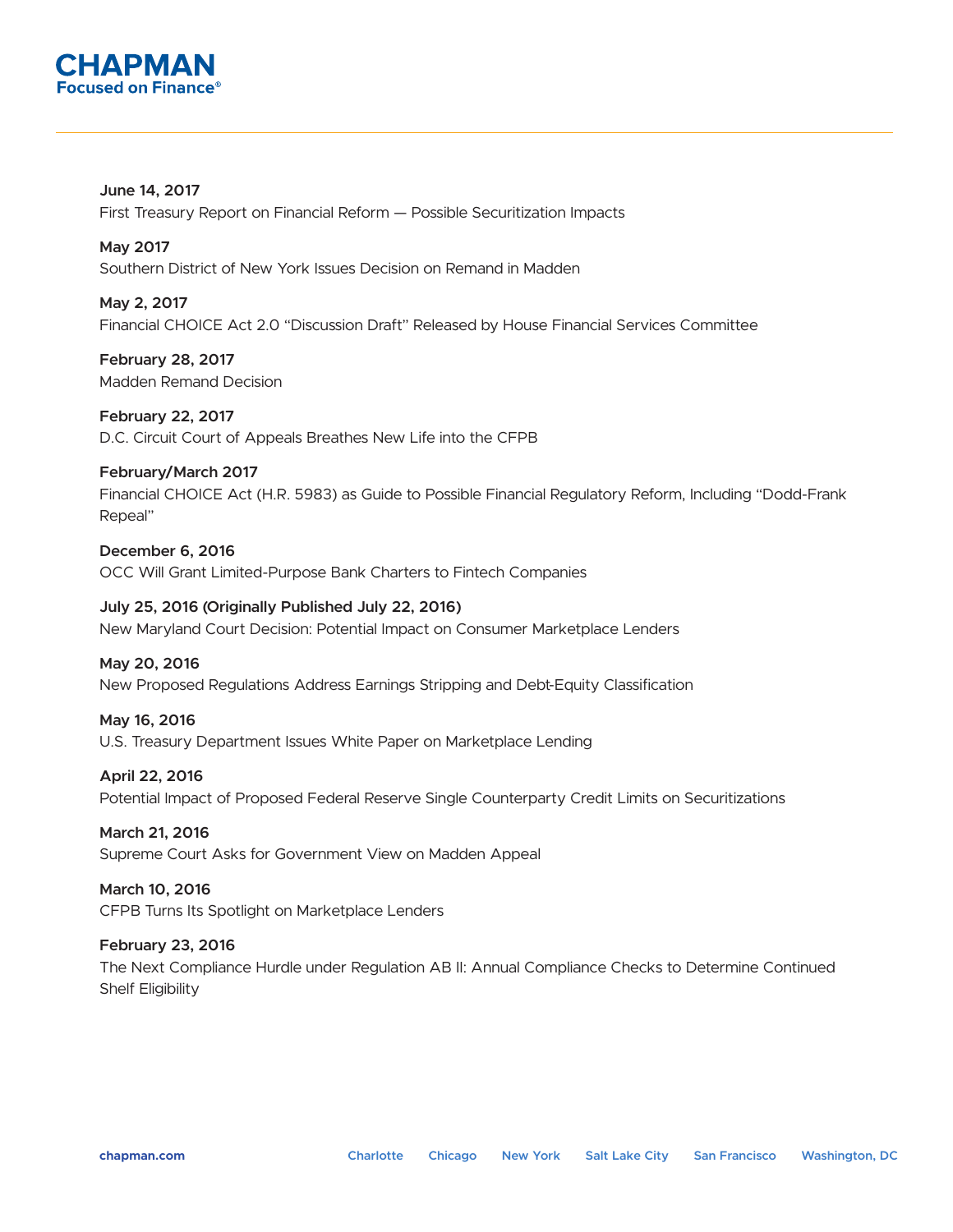

**February 1, 2016** New Federal Court Decision Applies the "True Lender" Doctrine to Internet-Based Payday Lender

**November 9, 2015** Maryland Court Decision Could Affect Consumer Marketplace Lenders

**September 2015 (Originally Published June 3, 2015)** Federal Court Decision Creates Uncertainty for Non-Bank Loan Assignees and Certain Marketplace Lenders Regarding the Scope of Federal Preemption of State Usury Laws

**August 13, 2015** Second Circuit Declines to Rehear Madden Case

**June 30, 2015** How Royalty-Backed Securitization Could Top the Charts of Music Industry Finance

**October 23, 2014** SFIG Regulatory Briefing Book: Liquidity Coverage Ratio Final Rule

**September 10, 2014** Securitization Perspectives: Final U.S. Liquidity Coverage Ratio

# **May 8, 2014**

New Regulation YY Intermediate Holding Company Requirement and Enhanced Prudential Standards for Large Foreign Banking Operations in the United States

#### **March 4, 2014**

Tax Reform Act of 2014--Derivatives, Hedges and Other Financial Product and Securitization Relevant Provisions

**December 18, 2013** Agencies Adopt Final Volcker Rule Regulations

**October 30, 2013** U.S. Regulators Release Proposed Rule Introducing Liquidity Coverage Ratio Requirement

**October 23, 2013** Recent Noteworthy Securitization Case

**July 3, 2013** Federal Reserve Board Adopts Final Basel III Risk-Based Capital Rule: Initial Thoughts on Securitization Provisions